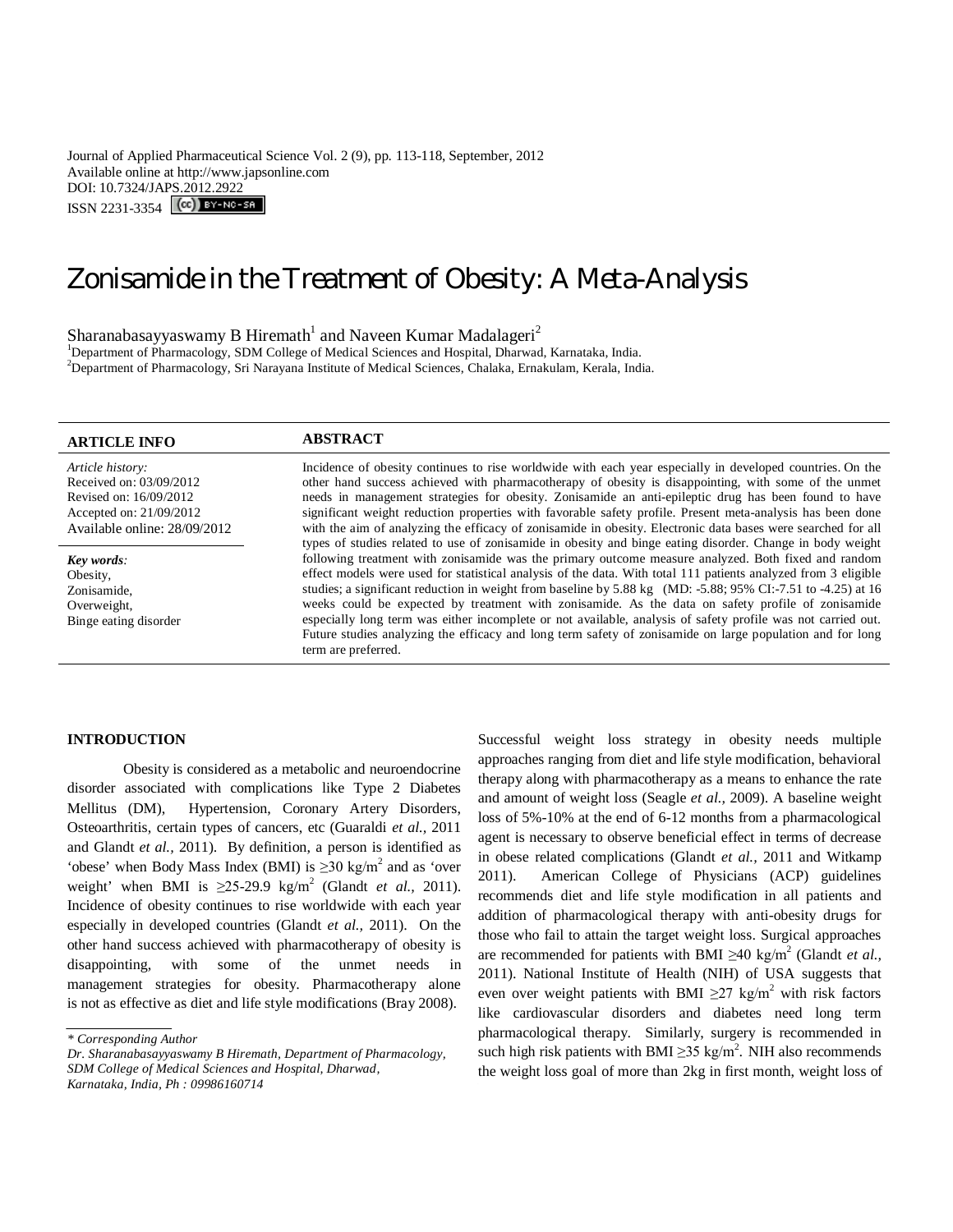at least 5% from baseline value at the end of 6-12 months treatment with the pharmacological therapy (Glandt *et al.,* 2011). In patients not responding to weight loss after 3 months of continuous treatment, pharmacotherapy is better discontinued (Hainer 2011). Food and Drug Administration (FDA) of USA has criteria for approval of new anti-obesity drugs recommending that a pharmacological therapy to be approved needs to reduce  $\geq 5\%$  of weight loss from baseline in at least 35% of total treated patients (Witkamp 2011). In addition, drug is also supposed to show improvement in biomarkers like blood pressure, lipid levels and glucose levels (Powell *et al.,* 2011).

The major unmet needs in the area of pharmacological treatment of obesity are poor compliance, lesser rate and amount of weight loss, regain in weight after the stopping drugs, lack of safety data for long term therapy and scarcity of research on how to maintain achieved weight loss (Seagle *et al.,* 2009; Halpern *et al.,* 2010) Like hypertension and Type 2 DM, obesity is also considered as chronic disorder and needs both pharmacological and non-pharmacological approaches and lifelong treatment with combination of at least two drugs to achieve clinically significant weight loss (Witkamp 2011; Halpern *et al.,* 2010 and Ioannides-Demos *et al.,* 2011). Long term maintenance of achieved weight loss is also equally important in order to observe clinical benefits in terms of decrease in obesity related complications (Bray 2008). At present orlistat an intestinal lipase inhibitor is the only drug that is being approved for long term therapy. Earlier, sibutramine was another drug which enjoyed this status before its recent ban due to its association with increased incidences of cardiovascular related adverse drug reactions (Witkamp 2011, Powell 2011). With the association of orlistat with hepatotoxicity as adverse drug reaction on long term use, review on its long term use is also possible (Ioannides-Demos *et al*., 2011). Apart from these unmet needs in pharmacological treatment with anti-obesity drugs, clinical trials on anti-obesity drugs are also hindered by the selection of appropriate parameter to evaluate their beneficial effects (Ioannides-Demos *et al.,* 2011).

Considering the demand for anti-obesity drugs and with the advent of new targets, list of future candidate drugs and combinations of presently available drugs as anti-obesity drugs is also growing (Witkamp 2011). One such agent is zonisamide and its combination with buspirone. Observation that zonisamide has adverse drug reaction of weight loss in epileptic patients was the basis for its testing as anti-obesity drug. As a single drug, zonisamide was later proved to have significant effect on weight loss in obese patients in randomized controlled trials (Gadde *et al.,* 2003). Present study was conducted with the aim to analyze short term benefits of zonisamide as anti-obesity drug.

#### **MATERIALS AND METHODS**

#### **Eligibility criteria**

Studies with any type of study design and duration, comparing treatment of zonisamide with control group on obese (BMI  $\geq$  30 kg/m<sup>2</sup>) or over weight (BMI:  $\geq$  25 - 29.9 kg/m<sup>2</sup>) patients of either sex aged above 18 years were eligible for inclusion.

#### **Search methodology**

Two authors independently conducted electronic data search for the relevant articles in MEDLINE, Cochrane library The Cochrane Register for Controlled trials and SCIRUS including conference proceedings with MeSH terms 'zonisamide' and 'obesity'; 'zonisamide' and 'over weight'; 'zonisamide' and 'binge eating disorder' separately. Manual search of bibliographies of the meta-analysis, published trials, and other relevant articles was also carried out. We limited our search to those studies published between 1990 to October 2011 in English literature.

## **Data extraction**

Published data independently extracted by two authors was considered for the analysis after achieving consensus by two authors. Changes in the weight measured either in BMI or 'Kg' from baseline was collected for analysis. Data were extracted from three studies meeting eligibility criteria (Gadde *et al.,* 2003; Mc Elroy *et al.,* 2006 and Ricca *et al.,* 2009). Unlike other two eligible studies where required mean and Standard Deviation (SD) were published and directly extracted; in study by Gadde *et al*., 2003 Standard Error (SE) was published. For this study, we calculated the SD from published SE. Data extracted from study by Ricca *et al.,* 2009 was of at the end of 24 weeks and from studies by Gadde *et al.,* 2003 and Mc Elroy *et al.,* 2006 was of at 16 weeks though the follow up data up to 32 weeks in Gadde *et al.,* 2003 and 12 months in Ricca *et al.,* 2009 were available. This was done with the intent to analyze short term treatment effects of zonisamide. So our result of change in weight as SMD can be considered as pooled analysis at 6 months rather not by specific time point.

#### **Outcome measures**

Change in the body weight from baseline at the end of treatment or study period was the primary outcome measure analyzed. We also planned to analyze effects of zonisamide on binge eating frequency from the data of studies by Mc Elroy *et al.,* 2006 and Ricca *et al.,* 2009 However as the data required for the analysis was incomplete for analysis from the study by Ricca *et al.,* 2009 we could not analyze the same.

#### **Statistical methods**

Considering the different scales used in different studies to analyze the treatment effect on weight; Standardized Mean Difference (SMD) was the effect measure used to estimate the change in weight at the end of treatment. Both fixed and random effect models were used for statistical analysis of the data. Mantel**-**Haenszel fixed effect model was used for interpretation and discussion of results. For the same reason no other sub-group analysis, sensitivity analysis or post hoc analyses were performed. Though number of studies included was three, Cochrane Q test for heterogeneity and  $I^2$  test were used for analyzing inter-trial heterogeneity. A chi square test with P value  $\langle 0.10 \text{ and } I^2 \text{ test} \rangle$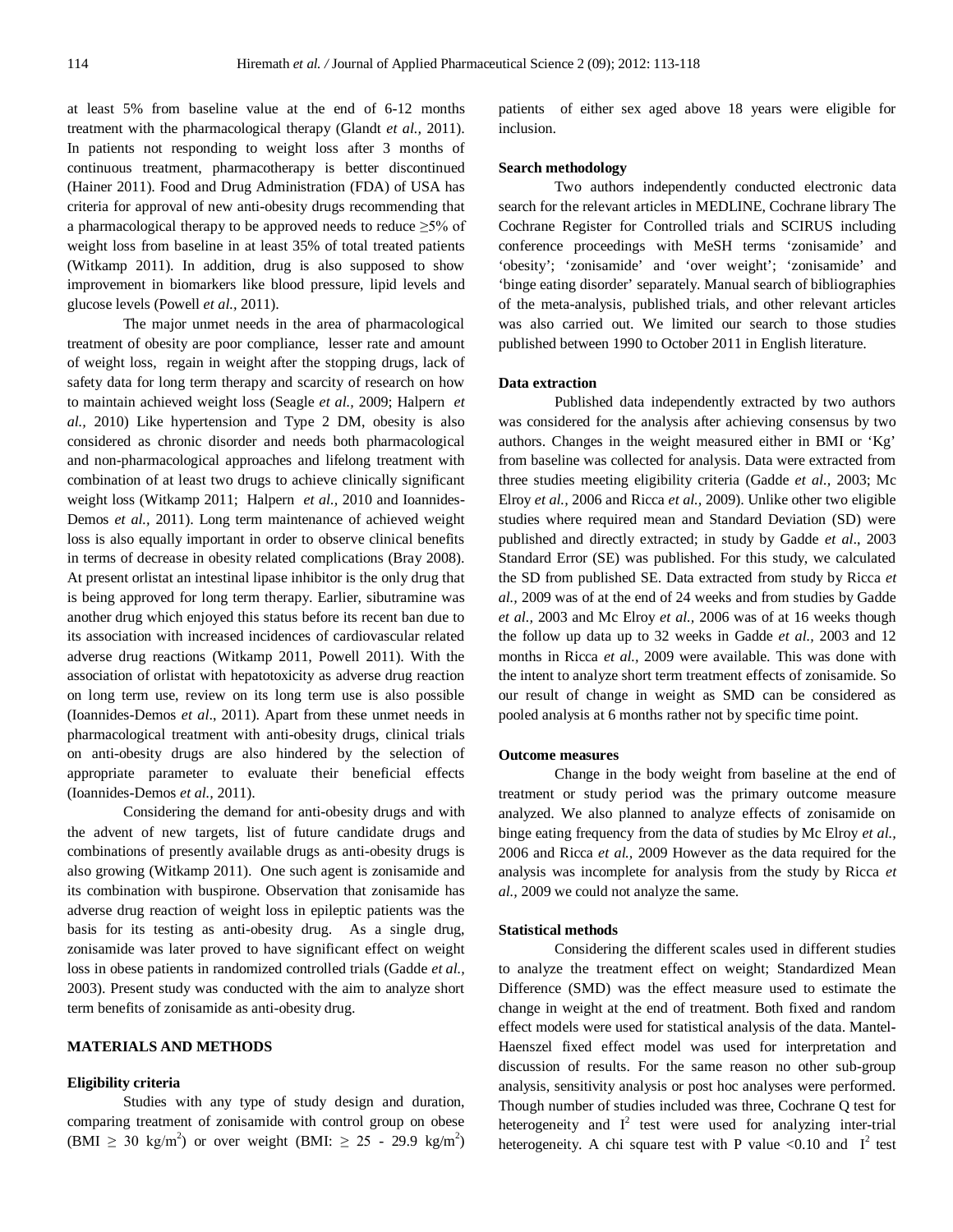value >50% was considered as an indicator of significant heterogeneity. Due to high chances of errors associated with the use of SMD as effect measure, analysis of change in the weight in terms of 'Kg' was also done by analyzing data from two studies. Mean Difference (MD) using Mantel**-**Haenszel fixed effect model was used for calculating change in body weight in terms of 'Kg'. RevMan software version 4.3.2 by Cochrane collaboration was used for statistical analysis of the data.

# **Quality evaluation and publication bias**

Eligible studies were assigned a maximum possible score after subjecting them to structured review for quality evaluation as described by Nancy and Robert (Nancy and Robert 2002). The unblinded quality assessments of published information were independently performed by two co-authors and then a consensus was achieved on the final score. Publication bias was not analyzed as number of studies included under analysis was less.

#### **RESULTS AND DISCUSSION**

## **Search results**

We got total 1251 references, our search yielded 169 relevant articles of which 1 was meta-analysis, 4 were randomized controlled studies, 2 were retrospective studies and 5 were prospective studies. Remaining were reviews and miscellaneous articles on obesity and its management. One prospective controlled study and two out of four randomized studies met the eligibility criteria and were included for analysis (Gadde *et al.,* 2003; Mc Elroy *et al.,* 2006 and Ricca *et al.,* 2009). Study by Yoon *et al.,* 2008 was published as abstract with no data available for extraction. We requested the author through mail for the journal citation to avail full text article but ended with no reply. Another was study by Gadde *et al.,* 2007 comparing combination of zonisamide and bupropion with zonisamide. As both the group received the zonisamide, study was not eligible for analysis.

#### **Demographic and clinical characteristics of included studies**

The baseline demographic and clinical features of the patients included in three eligible studies are shown in Table.1. Majority of the patients in all the studies were female  $($ >75%) with mean BMI  $>35$  kg/m<sup>2</sup>. Total number of patients who completed study period in Mc Elroy *et al*., 2006 was 30 out of 60 (50%) at 16 weeks; 30 out of 52 (57.7%) in Ricca *et al*., 2009 at 24 weeks and 51 out of 60 (85%) in Gadde *et al*.,2003 at 16 weeks. The drop-out rate was significant in first two studies for reasons mainly due to difficulty in protocol adherence followed by adverse effects and loss of efficacy. However no statistically significant differences in the reasons for and features of drop-out patients and tested patients were found in these studies.

#### **Randomization, blinding and follow-up**

In all the three studies data on number of patients who completed the study and data on dropout rate with reasons for drop out was available. Study by Gadde *et al.,* 2003 was double blinded for initial phase of 16 weeks and later single blinded for another 16 weeks in extension phase. Study by Mc Elroy *et al.,* 2006 was double blinded and that by Gadde *et al.,* 2003 unblinded. Study by Gadde *et al.,* 2003 had mentioned about randomization method followed but no such information was available from study by Mc Elroy *et al.,* 2006 Study by Ricca *et al.,* 2009 was controlled non-randomized study. Except study by Gadde *et al.,* 2003 other two studies were basically conducted on patients with binge eating disorder (BED) with the aim to analyze effects of zonisamide on binge eating frequency along with changes in body weight.

## **Interventions**

With regard to interventions, there was a major difference in the dose of zonisamide used in study by Ricca *et al.,* 2009 compared to other two studies. The mean dose and duration of zonisamide administration was 25-150mg/day for 24 weeks by Ricca *et al.,* 2009; 100–600 mg/day for 16 weeks by Mc Elroy *et al.,* 2006 and Gadde *et al.,* 2003 for 32 weeks. Though the dose of zonisamide used was low in Ricca *et al.,* 2009 compared to other two studies; it was the only study in which patients in both the group also received cognitive behavioral therapy (CBT) for BED in addition. Study by Gadde *et al.,* 2009 was the only study to include diet and life style counseling in all patients and this was the only study to analyze effects of zonisamide on weight changes in patients with obesity or over weight without BED. Other two studied were basically analyzed both changes in body weight and binge eating frequency. In all the studies the dose of zonisamide was gradually increased on weekly basis.

#### **Results of outcome measure**

With total 111 patients who completed the study period (non- Intention To Treat (ITT) design) analyzed from 3 eligible studies; a significant reduction in body weight from baseline was observed in zonisamide treated group (SMD: -1.90; 95% CI: -2.39 to -1.42). A chi square test for heterogeneity with p value 0.24 and  $I^2$  test value of 29.2% was recorded indicated mild intertrial heterogeneity (Fig.1). As the data on changes in weight after treatment with zonisamide were not available from the study by Ricca *et al.,* 2009 separate analysis of changes in body weight in terms of 'Kg' as parameter performed from the data of studies by Mc Elroy *et al.,* 2006 and Gadde *et al.,* 2003 revealed that zonisamide decreases body weight by 5.88 kg (MD: -5.88; 95% CI: -7.51 to -4.25) at 4 months (Fig.2). Treatment effect from the data of the patients of ITT design revealed body weight loss of 4.53Kg in zonisamide treated group (MD: -4.53; 95% CI: -5.90 to -3.16) at 4 months.

## **Results of quality evaluation**

The percentage of maximum possible scores for both the randomized studies by Gadde *et al.,* 2003 and Mc Elroy *et al.,* 2006 was 87.87%. Non-randomized controlled study by Ricca *et al.,* 2009 scored 75.75%.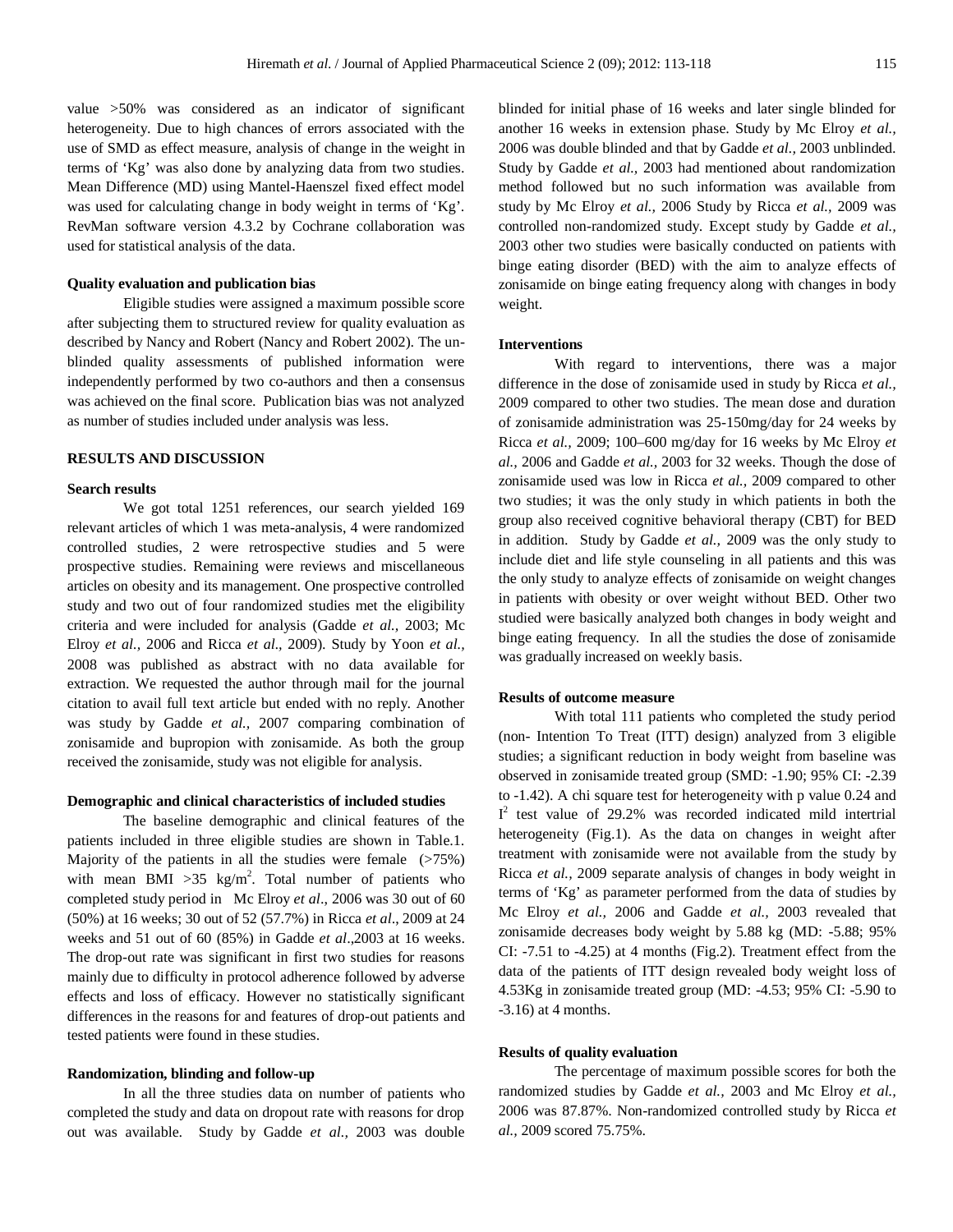| <b>Study</b>            | Gadde et al., 2003                       |                 | Mc Elroy et al., 2006                           |                  | Valdo Ricca et al., 2009      |                      |  |
|-------------------------|------------------------------------------|-----------------|-------------------------------------------------|------------------|-------------------------------|----------------------|--|
| <b>Feature</b>          | Zonisamide Group<br><b>Control Group</b> |                 | <b>Zonisamide Group</b><br><b>Control Group</b> |                  | <b>Zonisamide Group</b>       | <b>Control Group</b> |  |
|                         | $(mean \pm SE)$                          | $(mean \pm SE)$ | $(mean \pm SD)$                                 | $(mean \pm SD)$  | $(\text{mean} \pm \text{SD})$ | $(mean \pm SD)$      |  |
| Age(Years)              | $37.5 \pm 1.3$                           | $36.4 \pm 1.6$  | $44.8 \pm 9.3$                                  | $43 \pm 10.7$    | $36.07 \pm 11.56$             | $34.8 \pm 11.09$     |  |
| Gender(M&F)             | 5&25                                     | 0&30            | 3&27                                            | 4&26             | 5&23                          | 4&20                 |  |
| Weight $(Kg)$           | $98.2 \pm 2.5$                           | $97.8 \pm 2.6$  | $118 \pm 30.7$                                  | $112.8 \pm 24.3$ | N/A                           | N/A                  |  |
| BMI(kg/m <sup>2</sup> ) | $35.4 \pm 0.7$                           | $37.2 \pm 0.8$  | $42.7 + 9.5$                                    | $40.6 + 7.6$     | $38.43 \pm 5.70$              | $39.22 \pm 7.84$     |  |

**Table. 1:** Baseline demographic and clinical features of studies included in analysis.

M: Male; F: Female, BMI: Body Mass Index, N/A: Not Available

| Review:<br>Comparison:<br>Outcome: | 01 Weight loss<br>01 Weight loss                  | Zonisamide in treatmetrit of obesity: A Meta-analysis                                |    |                      |                       |             |                               |
|------------------------------------|---------------------------------------------------|--------------------------------------------------------------------------------------|----|----------------------|-----------------------|-------------|-------------------------------|
| Study<br>or sub-category           | Ν                                                 | Zonisamide<br>Mean (SD)                                                              | Ν  | Control<br>Mean (SD) | SMD (fixed)<br>95% CI | Weight<br>% | SMD (fixed)<br>95% CI         |
| Gadde et al.                       | 27                                                | $-6.40(4.38)$                                                                        | 24 | $-1.10(2.19)$        |                       | 60.58       | $-1.48$ $[-2.11, -0.85]$      |
| Mc Elroy et al.                    | 12                                                | $-8.90(5.00)$                                                                        | 18 | $-1.20(3.80)$        |                       | 31.39       | $-1.74$ [ $-2.61$ , $-0.87$ ] |
| Ricca et al.                       | 14                                                | $-1.66(0.14)$                                                                        | 16 | $-0.80(0.15)$        |                       | 8.03        | $-5.75$ [-7.47, -4.03]        |
| Total (95% CI)                     | 53                                                |                                                                                      | 58 |                      |                       | 100.00      | $-1.90$ [-2.39, -1.42]        |
|                                    |                                                   | Test for heterogeneity: Chi <sup>2</sup> = 21.17, df = 2 (P < 0.0001), $I^2$ = 90.6% |    |                      |                       |             |                               |
|                                    | Test for overall effect: $Z = 7.66$ (P < 0.00001) |                                                                                      |    |                      |                       |             |                               |

Favours treatment Favours control

|  |  |  |  |  |  | Fig. 1: Forest plot showing results of weight loss by zonisamide SMD as effect measure. |  |  |  |
|--|--|--|--|--|--|-----------------------------------------------------------------------------------------|--|--|--|
|--|--|--|--|--|--|-----------------------------------------------------------------------------------------|--|--|--|

| Review:<br>Comparison:<br>Outcome: | 01 Weight loss<br>01 Weight loss in Kg (Non-ITT)  | Zonisamide in treatmetrit of obesity: A Meta-analysis                             |    |                      |                            |    |                       |                 |                                |
|------------------------------------|---------------------------------------------------|-----------------------------------------------------------------------------------|----|----------------------|----------------------------|----|-----------------------|-----------------|--------------------------------|
| Study.<br>or sub-category          | И                                                 | Zonisamide<br>Mean (SD)                                                           | N  | Control<br>Mean (SD) |                            |    | VMD (fixed)<br>95% CI | Weight<br>%     | VWID (fixed)<br>95% CI         |
| Gadde et al.                       | 27                                                | $-6.40(4.38)$                                                                     | 24 | $-1.10(2.19)$        |                            |    |                       | 76.02           | $-5.30$ [ $-7.17$ , $-3.43$ ]  |
| Mc Elroy et al.                    | 12                                                | $-8.90(5.00)$                                                                     | 18 | $-1.20(3.80)$        |                            |    |                       | 23.98           | $-7.70$ [ $-11.03$ , $-4.37$ ] |
| Total (95% CI)                     | 39                                                |                                                                                   | 42 |                      |                            |    |                       | 100.00          | $-5.88$ [ $-7.51$ , $-4.25$ ]  |
|                                    | Test for overall effect: $Z = 7.06$ (P < 0.00001) | Test for heterogeneity: Chi <sup>2</sup> = 1.52, df = 1 (P = 0.22), $I^2$ = 34.1% |    |                      |                            |    |                       |                 |                                |
|                                    |                                                   |                                                                                   |    |                      | $-10$<br>Favours treatment | -5 | Favours control       | 10 <sup>°</sup> |                                |

Fig. 2: Forest plot showing results of weight loss by zonisamide in terms of 'Kg' as measure.

## **DISCUSSION**

Interesting feature of zonisamide weight reduction effects is its efficacy in reducing more than 5% of body weight within short period of 4 months with minimal side effects. Unlike other anti-obesity drugs, cessation of zonisamide is not associated with rebound weight gain (Ricca *et al.,* 2009). The clinical implications of these findings are significant as it is found that the intermittent pharmacotherapy of obesity with drugs like sibutramine and phenteramine is as equally effective as continuous treatment with advantage of reduced side effects and cost (Hainer 2011). In addition, studies on zonisamide reveal that it has dose and duration dependent effect on weight loss without serious adverse drug  reactions, even after at least one year of continuous treatment (Gadde *et al.,* 2003). As lifelong treatment is preferred in obesity, following intermittent treatment regimen with maximum tolerated dose for long term period or lifelong with reasonable safety profile may become possible with zonisamide. Considering the dose dependent effects of zonisamide, individualization of the dose or duration of treatment can also be preferred depending on severity of obesity. Zonisamide appears to be as effective as presently available anti-obesity drugs. However, its added advantage of reducing binge eating frequency is not as strongly supported as are those for weight reducing effects (Mc Elroy *et al.,* 2006 and Ricca *et al.,* 2009). The added advantages of decrease in blood pressure, improvement in blood glucose and lipid parameters are also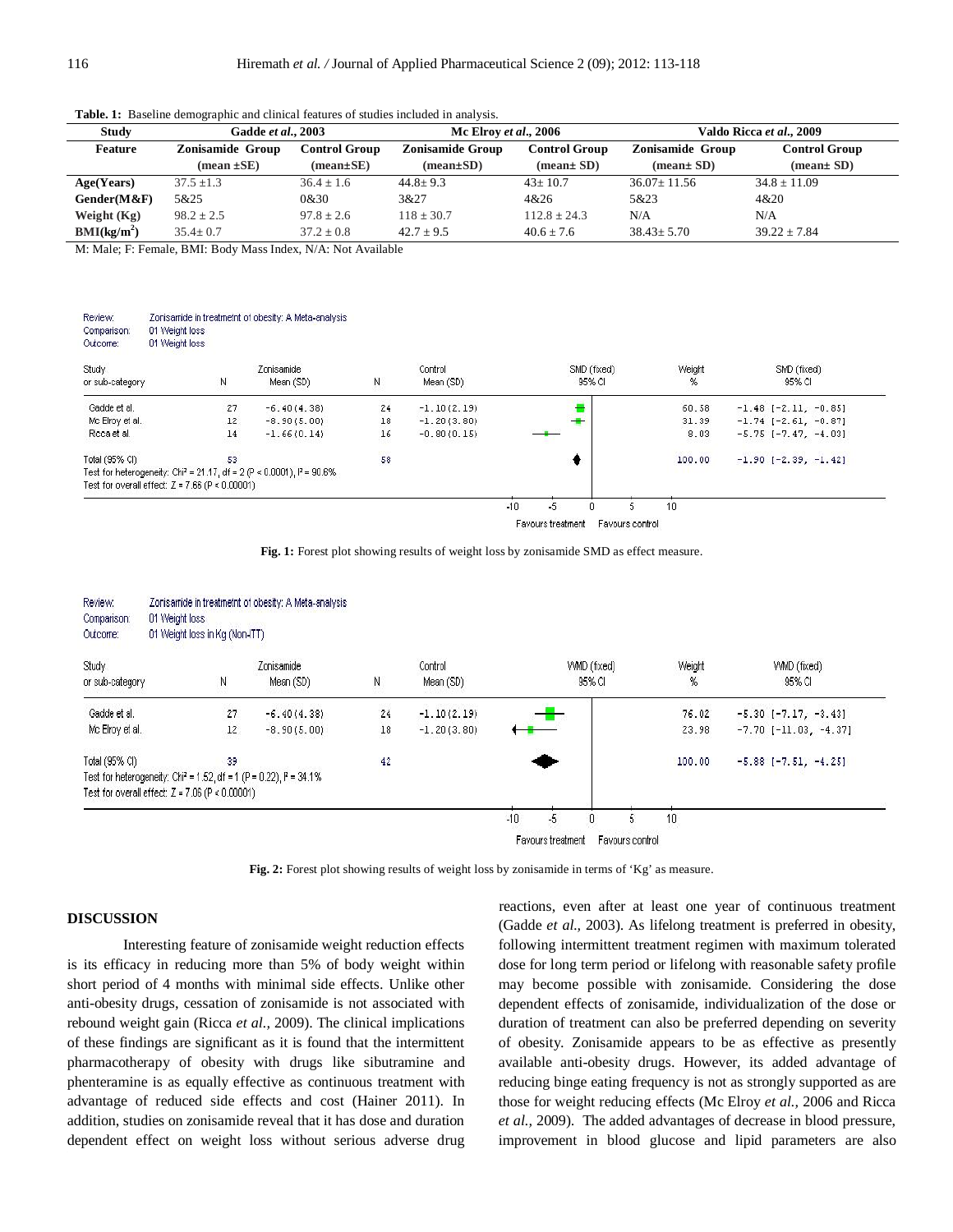observed in patients treated with zonisamide (Gadde *et al.,* 2003). Since centrally acting anti-obesity agents are supposed to have more weight reducing effects compared to other agents, the interest in new drugs from this class is naturally more even though their adverse reaction profile is not attractive (Witkamp *et al.,* 2011). Zonisamide is centrally acting agent affecting both noradrenergic and serotinergic neurotransmission has shown similar beneficial effects as that of currently available centrally acting agents. Though its exact mechanism of action is clearly not known, it is supposed to act by multiple mechanisms like increasing serotonin release and synthesis, increasing dopamine synthesis, stimulating dopamine D2 receptors and inhibition of carbonic anhydrase activity in the brain feeding and satiety centers (Gadde *et al.,* 2003).

Incidence of serious adverse reactions with previously available centrally acting anti-obesity drugs has led to their ban or restricted use (Witkamp *et al.,* 2011 and Powell *et al.,* 2011). From this perspective, zonisamide appears to be the safe and effective centrally acting anti-obesity drug without serious adverse effects. As an anti-epileptic drug, the major serious adverse drug reactions observed with zonisamide on long term treatment were increased incidence of renal calculi, serious hematologic events, depression etc (Gadde *et al.,* 2003 and Wang *et al.,* 2008). Though the number of studies and data available on zonisamide on its safety in obese patients is less, the major adverse drug reaction observed from presently available studies was small rise in serum creatinine level. The amount of rise in serum creatinine observed was below normal range but significantly different from control group. Implication of this adverse event appears to be insignificant in patients with normal renal function. Incidences of psychiatric adverse reactions like depression with zonisamide may call for its restricted use in patients with mood disorders (Wang *et al.,* 2008).

Pharmacotherapy with combination of anti-obesity drugs is hindered by higher rates of adverse drug reactions. Some of the combinations that proved to be more effective but later led to their withdrawal or ban because of their serious adverse effects are topiramate-taranabant and fenfluramine-phenteramine (Witkamp *et al.,* 2011 and Ioannides-Demos *et al.,* 2011). Combination of zonisamide and naltrexone, the first zonisamide combination has shown favorable results in early phases of clinical trial (Powell 2011). However FDA has declined to approve drug and has asked for the long safety data with this drug combination (Pollack 2011). Another zonisamide combination that is showing promising benefits and hopefully acceptable safety profile is combination of zonisamide and buspirone (Powell *et al.,* 2011 and Halpern *et al.,* 2010). Completed phase 2 study reports favorable efficacy and safety profile with this combination. Though the combination had high dropout rates, added advantage to their synergistic effects on weight reduction effects is the opposite spectrum of the major side effects of zonisamide and buspirone. A randomized study proved that combination of zonisamide and buspirone has same adverse drug reaction profile as that of zonisamide alone with better weight reduction efficacy (Gadde *et al.,* 2007).

However as with other drugs and drug combinations as long as data on long term safety profile of zonisamide or its new combination with buspirone is not available, the hope and scope of the this combinations remains to be observed. Our study has certain limitations. We restricted our search to published studies and also to those published in English literature only. The number of studies and patients analyzed is less.

Only two randomized studies are presently available. As the data on safety profile of zonisamide especially long term was either incomplete or not available, analysis of safety profile was not carried out. Like all anti-obesity drugs, the available data on safety profile of zonisamide is of short duration and on small sample size. Future studies analyzing the efficacy and long term safety of zonisamide on large population and for long term are preferred. It seems that the future studies on anti-obesity drugs will be more and more concentrated on the combination of existing drugs rather than newer and single drugs.

# **REFERENCES**

Bray GA. Lifestyle and Pharmacological Approaches to Weight Loss: Efficacy and Safety. J Clin Endocrinol Metab 2008; 93(11):S81–8.

Gadde, KM, Yonish GM, Foust MS, Wagner HR. Combination Therapy of Zonisamide and Bupropion for Weight Reduction in Obese Women: A Preliminary, Randomized, Open-Label Study. The Journal of clinical psychiatry 2007; 68 (8):1226-9.

Gadde KM, Franciscy DM, Wagner RH, Krishnan KR. Zonisamide for Weight Loss in Obese Adults A Randomized Controlled Trial. JAMA 2003; 289:1820-25.

Glandt M, Raz I. Present and Future: Pharmacologic Treatment of Obesity. Journal of Obesity 2011; Article ID 636181: 1-13.

Guaraldi F, Pagotto U, Pasquali R. Predictors of weight loss and maintenance in patients Treated with antiobesity drugs. Diabetes, Metabolic Syndrome and Obesity: Targets and Therapy 2011; 4:229 – 43.

Hainer V. Comparative Efficiency and Safety of Pharmacological Approaches to the Management of Obesity. DIABETES CARE 2011; 34(2): 5349-54.

Halpern B, Eduardo SL, Faria AM, Halpern A, de Melo ME, Cercato C, Mancini MC. Combinations of Drugs in the Treatment of Obesity. Pharmaceuticals 2010; 3: 2398-415.

Ioannides-Demos LL, Piccenna L, McNeil JJ. Pharmacotherapies for Obesity: Past, Current, and Future Therapies. Journal of Obesity 2011; Article ID 179674: 1-18.

Mc Elroy SL, Kotwal R, Guerdjikova AI, Welge JA, Nelson EB, Lake KA, D'Alessio DA, Keck PE, Hudson JI. Zonisamide in the treatment of binge eating disorder with obesity: A randomized controlled trial. J Clin Psychiatry 2006; 67: 1897-906.

Nancy GB and Robert AP. Meta-analysis: Neither quick nor easy. BMC Medical Research Methodology 2002; 2:10.

Pollack A. F.D.A. Declines to Approve diet Drug. The New York Times, Business day, February 1, 2011. Accessed http://www.nytimes.com/2011/02/02/business/02drug on 02-02-2011.

Powell AG, Apovian CM, Aronne LJ. New Drug Targets for the Treatment of Obesity. Clinical Pharmacology & Therapeutics 2011; 90 (1): 40-51.

Ricca V, Castellini G, lo Sauro C, Rotella CM, Faravelli C. Zonisamide Combined with Cognitive Behavioral Therapy in Binge